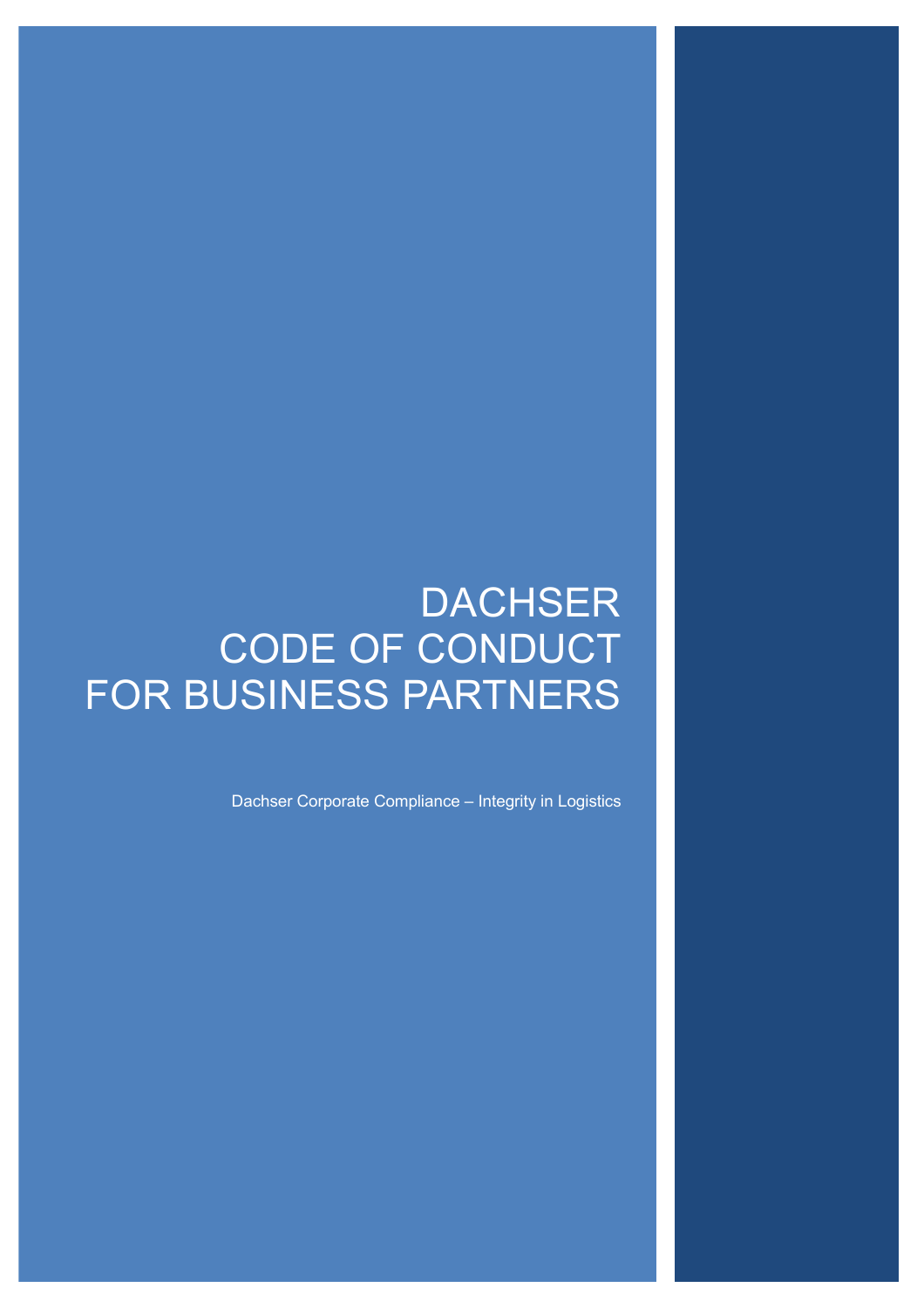

# **DACHSER code of conduct for business partners**

# **1. Preamble**

For DACHSER, the motto "Integrity in Logistics" describes how it sees the topic of compliance as an expectation of itself, but also of its business partners.



DACHSER believes that a sustainably managed, future-proof undertaking relies to a great extent on everyone involved in the process conducting themselves with integrity. DACHSER wants to build successful long-term business relationships based on conduct that is honest, reliable, and trustworthy.

DACHSER's compliance management system is built on binding principles of conduct and on the principles of internationally recognized standards of responsible company management, and all parties involved in the business should respect these. This commitment must also be expressed in our relationships with our business partners. To this end, this "DACHSER code of conduct for business partners" defines binding minimum requirements for ethical conduct. DACHSER expects its business partners to respect and implement this code of conduct in full.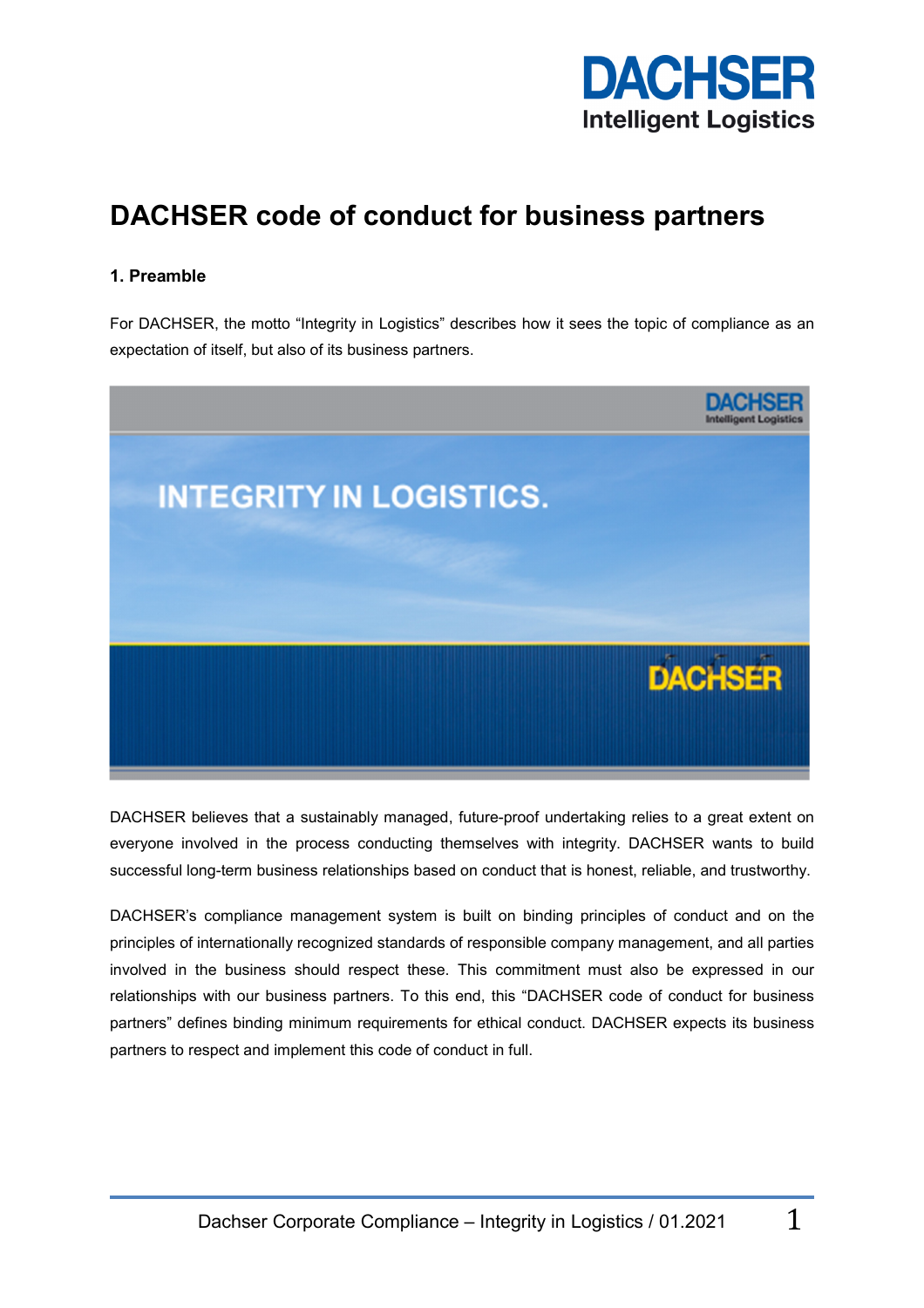

DACHSER has the following specific expectations of its business partners:

## **2. Principles**

#### **2.1 Safeguarding fair competition**

As a business partner to DACHSER

- we pursue fair, clean competition
- we comply with the relevant laws regulating competition. In general, the applicable legal regulations prohibit agreements or coordinated practices with competitors in relation to prices or terms and conditions, market or customer segmentation, and unfair competitive practices. The law prohibits not only specific agreements, but also any coordinated behavior and informal discussions that either limit or intend to limit competition
- we are aware that any sharing of company data that is sensitive for the purposes of competition law can impact or limit competition in an inadmissible way

#### **2.2 Fight against corruption**

As a business partner to DACHSER

- we ensure that we comply with all applicable anti-corruption legislation
- we ensure that we do not engage in any form of bribery or corruption
- we ensure that gifts and entertainment forming part of the business relationship are offered or accepted only to the extent permissible by law In particular, we ensure that our employees, subcontractors, or representatives will not offer, promise, or grant DACHSER employees any benefits with the aim of securing an order or any other preferential treatment.
- we will not assume the costs of hospitality or invitations to events for DACHSER employees that are in excess of what is customary and legally permitted
- we will also refrain from offering, promising, or granting third parties (e.g. public officials) any such unfair benefits in DACHSER's name

#### **2.3 Avoiding conflicts of interest**

As a business partner to DACHSER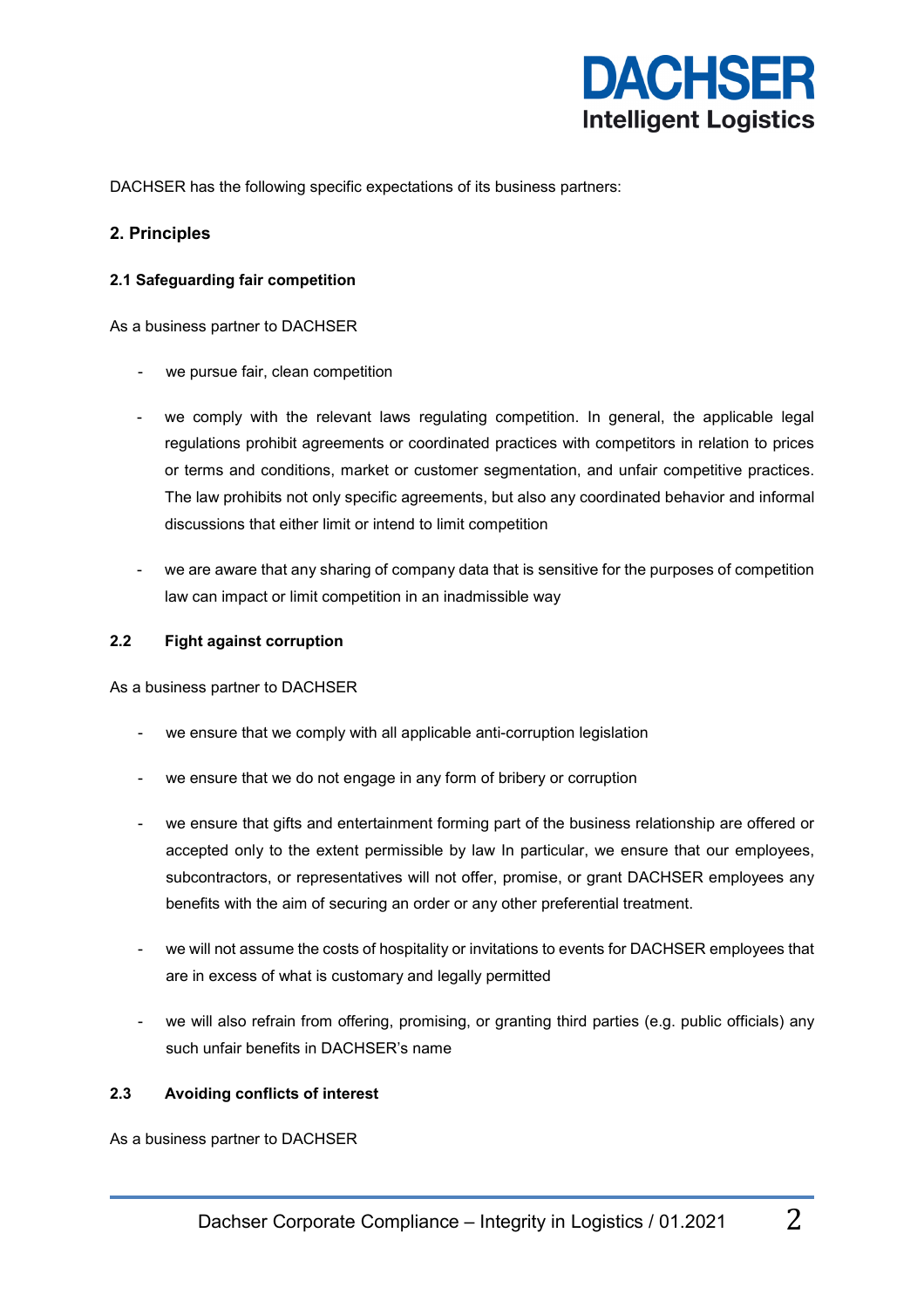

- we will make decisions based exclusively on factual considerations
- we do not allow our decisions to be influenced in an inadmissible way by personal interests
- we avoid situations in which our interests conflict with those of DACHSER

#### **2.4 Compliance with the basic principles of national and international trade**

As a business partner to DACHSER

- we comply with laws and regulations governing the export and import of goods, products, and services
- we explicitly confirm that we are aware of all legal requirements relevant to our business operations—especially: foreign trade and customs requirements, in particular as regards embargoes currently in force on people, countries, or goods—and that we comply with them fully and without reservation.

#### **2.5 Creating and maintaining safe and fair working conditions**

As a business partner to DACHSER

- we will comply with legal regulations for fair working conditions, including those relating to fair remuneration and appropriate working hours
- we condemn all forms of forced or child labor
- we provide our employees with safe workplaces in accordance with international standards
- we are guided by factual, transparent criteria in our dealings with employees or job applicants. As a business partner to DACHSER we ensure that our employees enjoy a work environment that does not tolerate discrimination or any kind of harassment or disadvantage on the grounds of racial or ethnic origin, gender, religion or beliefs, disability, age, or sexual identity.

#### **2.6 Data protection and information security**

As a business partner to DACHSER

- we observe the relevant applicable legislation and rules whenever personal data and information is collected, stored, processed, or transmitted
- we will use all the information we receive from DACHSER exclusively for the purposes of carrying out our tasks as part of our services for DACHSER and we will protect them against unauthorized internal and external use.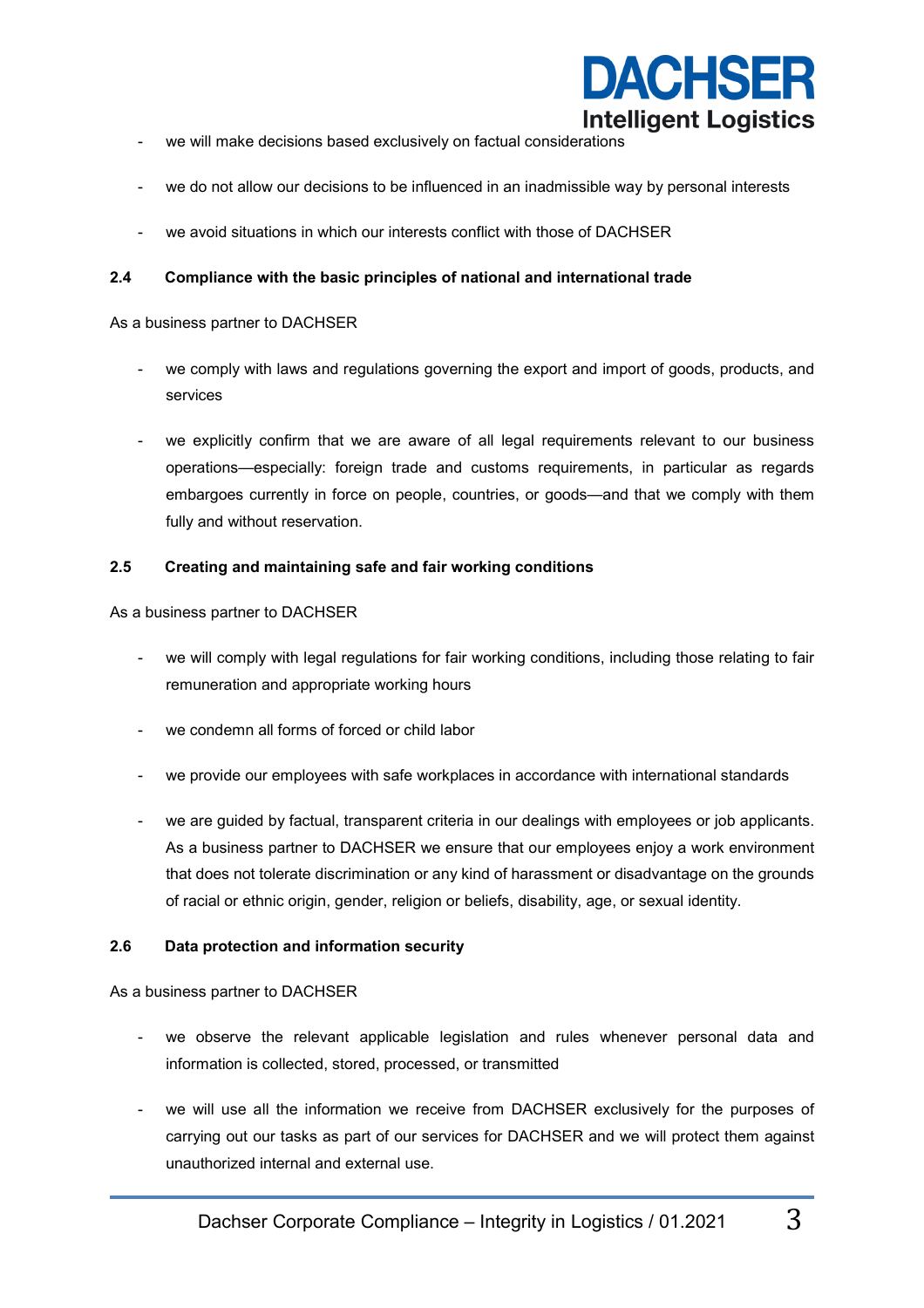

#### **2.7 Environmental protection**

As a business partner to DACHSER

- we are committed to using natural resources sparingly
- we avoid endangering people or the environment
- we will naturally comply with all valid legal regulations relating to environmental protection.

#### **2.8 Subcontractors and third parties**

As a business partner to DACHSER

we will communicate the principles of this code of conduct to the third parties that we employ in the course of meeting our obligations to DACHSER and we will demand that they are followed.

### **3. Review**

DACHSER reserves the right to review compliance with and application of the principles of this code of conduct in the business partner's organization either itself or through third parties. DACHSER will arrange this in advance with the business partner.

If after such a review it is determined that the code of conduct is not being followed, the business partner is obligated to resolve the objections immediately.

In the event that this does not occur within a reasonable period of time, the business partner can expect the relationship with DACHSER to end.

If the business partner concludes that the principles of this code of conduct should not be followed in its relationship with DACHSER, the business partner is free to communicate this via the following channel: *compliance.office@dachser.com*